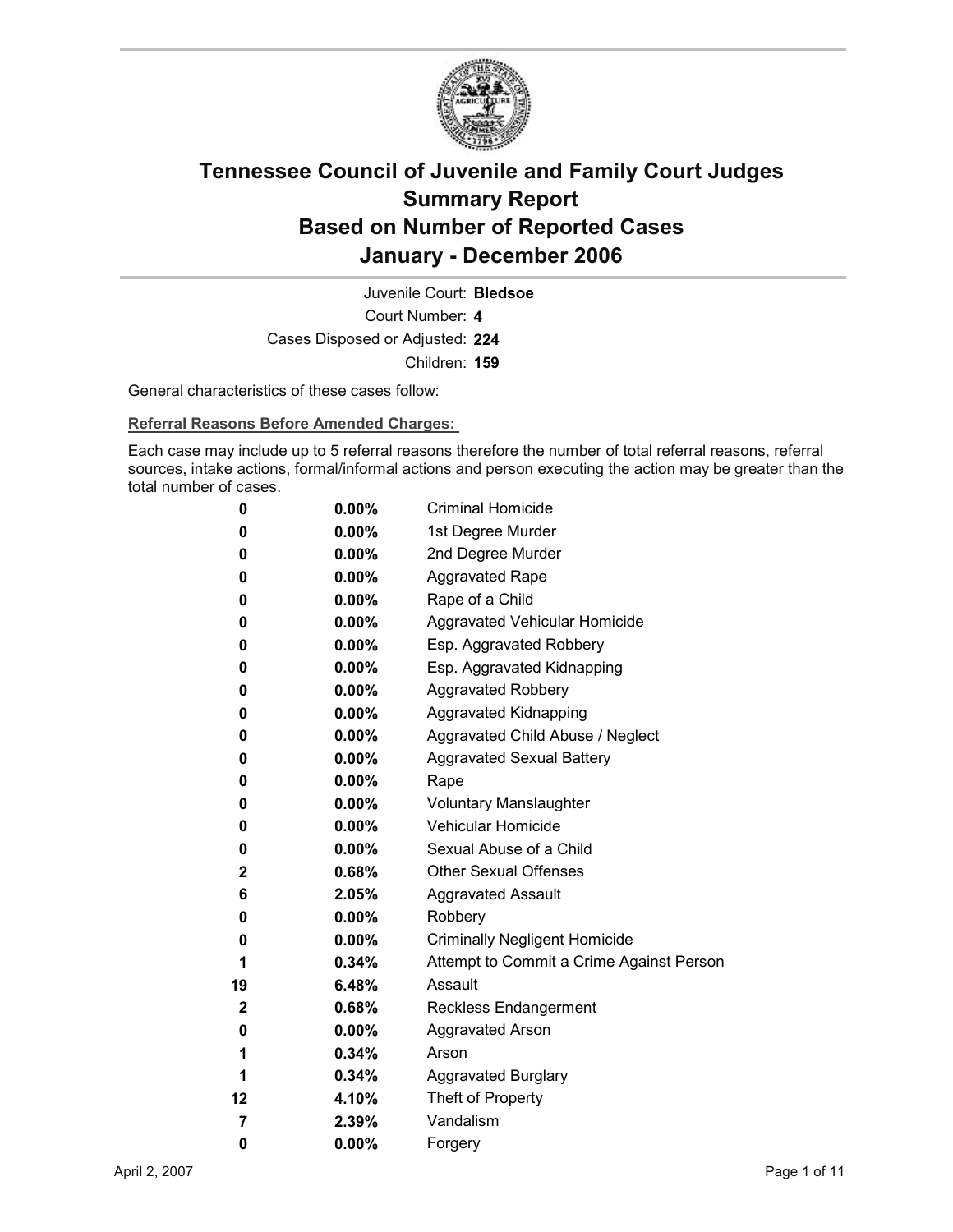

Juvenile Court: **Bledsoe**

Court Number: **4**

Cases Disposed or Adjusted: **224**

Children: **159**

### **Referral Reasons Before Amended Charges:**

Each case may include up to 5 referral reasons therefore the number of total referral reasons, referral sources, intake actions, formal/informal actions and person executing the action may be greater than the total number of cases.

| 0           | 0.00%    | <b>Worthless Checks</b>                                     |
|-------------|----------|-------------------------------------------------------------|
| 0           | 0.00%    | Illegal Possession / Fraudulent Use of Credit / Debit Cards |
| 0           | $0.00\%$ | <b>Burglary</b>                                             |
| 0           | 0.00%    | Unauthorized Use of a Vehicle                               |
| 0           | $0.00\%$ | <b>Cruelty to Animals</b>                                   |
| 1           | 0.34%    | Sale of Controlled Substances                               |
| 0           | $0.00\%$ | <b>Other Drug Offenses</b>                                  |
| 15          | 5.12%    | Possession of Controlled Substances                         |
| 0           | 0.00%    | <b>Criminal Attempt</b>                                     |
| $\mathbf 2$ | 0.68%    | Carrying Weapons on School Property                         |
| 0           | 0.00%    | Unlawful Carrying / Possession of a Weapon                  |
| 0           | $0.00\%$ | <b>Evading Arrest</b>                                       |
| 0           | 0.00%    | Escape                                                      |
| 1           | 0.34%    | Driving Under Influence (DUI)                               |
| 11          | 3.75%    | Possession / Consumption of Alcohol                         |
| 0           | $0.00\%$ | Resisting Stop, Frisk, Halt, Arrest or Search               |
| 0           | 0.00%    | <b>Aggravated Criminal Trespass</b>                         |
| 2           | 0.68%    | Harassment                                                  |
| 0           | $0.00\%$ | Failure to Appear                                           |
| 1           | 0.34%    | Filing a False Police Report                                |
| 1           | 0.34%    | Criminal Impersonation                                      |
| 1           | 0.34%    | <b>Disorderly Conduct</b>                                   |
| 1           | 0.34%    | <b>Criminal Trespass</b>                                    |
| 6           | 2.05%    | <b>Public Intoxication</b>                                  |
| 0           | $0.00\%$ | Gambling                                                    |
| 25          | 8.53%    | <b>Traffic</b>                                              |
| 0           | 0.00%    | <b>Local Ordinances</b>                                     |
| 0           | 0.00%    | Violation of Wildlife Regulations                           |
| 0           | $0.00\%$ | Contempt of Court                                           |
| 9           | 3.07%    | <b>Violation of Probation</b>                               |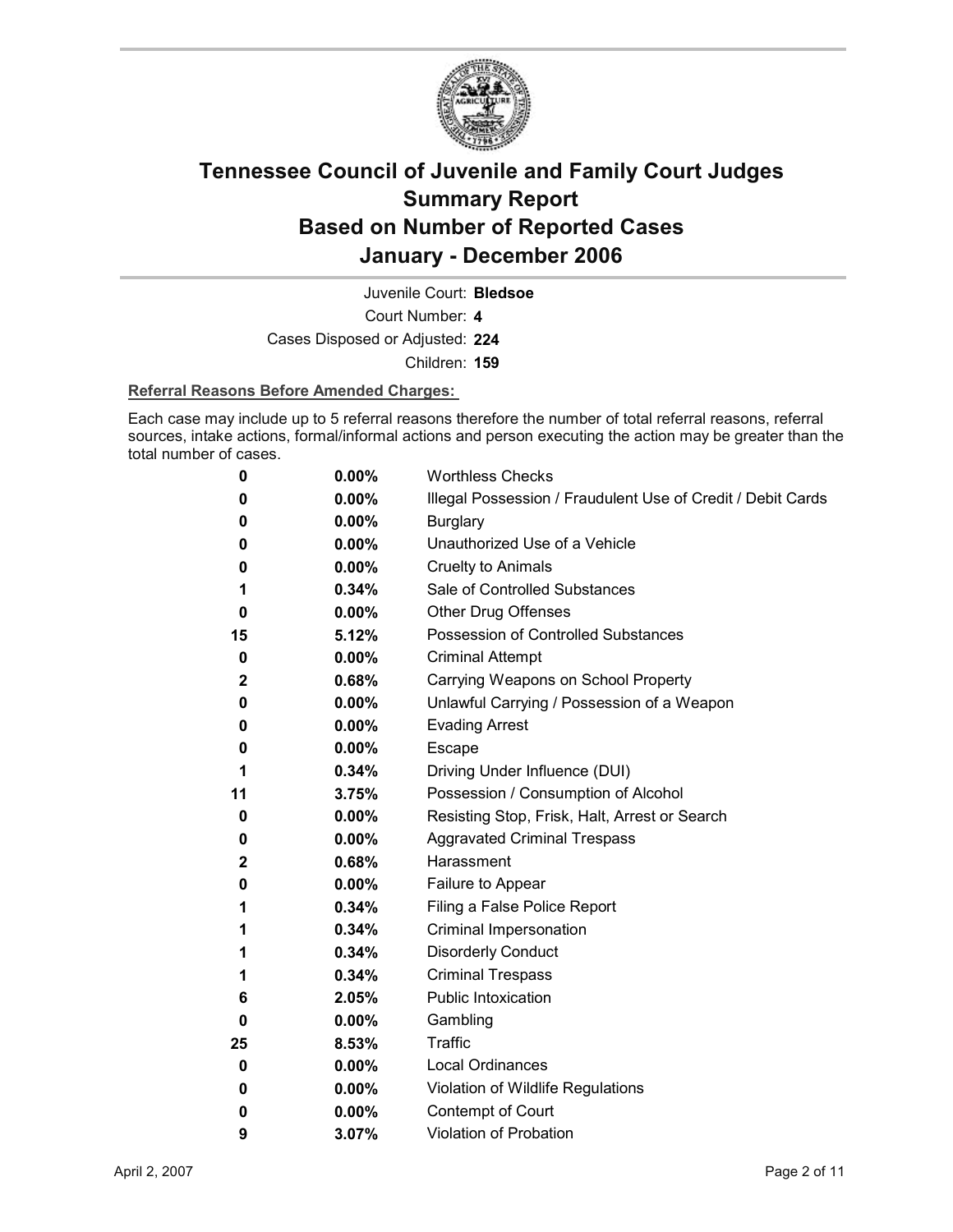

Juvenile Court: **Bledsoe**

Court Number: **4**

Cases Disposed or Adjusted: **224**

Children: **159**

### **Referral Reasons Before Amended Charges:**

Each case may include up to 5 referral reasons therefore the number of total referral reasons, referral sources, intake actions, formal/informal actions and person executing the action may be greater than the total number of cases.

| $\bf{0}$     | 0.00%    | Violation of Aftercare                 |
|--------------|----------|----------------------------------------|
| 39           | 13.31%   | <b>Unruly Behavior</b>                 |
| 54           | 18.43%   | Truancy                                |
| 0            | $0.00\%$ | In-State Runaway                       |
| $\bf{0}$     | $0.00\%$ | Out-of-State Runaway                   |
| 26           | 8.87%    | Possession of Tobacco Products         |
| 6            | 2.05%    | Violation of a Valid Court Order       |
| 0            | 0.00%    | Violation of Curfew                    |
| 1            | 0.34%    | Sexually Abused Child                  |
| 3            | 1.02%    | <b>Physically Abused Child</b>         |
| 10           | 3.41%    | Dependency / Neglect                   |
| 3            | 1.02%    | <b>Termination of Parental Rights</b>  |
| 0            | 0.00%    | <b>Violation of Pretrial Diversion</b> |
| $\bf{0}$     | 0.00%    | Violation of Informal Adjustment       |
| 4            | 1.37%    | <b>Judicial Review</b>                 |
| 0            | 0.00%    | <b>Administrative Review</b>           |
| 4            | 1.37%    | <b>Foster Care Review</b>              |
| 13           | 4.44%    | Custody                                |
| 0            | $0.00\%$ | Visitation                             |
| $\mathbf{2}$ | 0.68%    | Paternity / Legitimation               |
| 0            | $0.00\%$ | <b>Child Support</b>                   |
| 0            | $0.00\%$ | <b>Request for Medical Treatment</b>   |
| 0            | $0.00\%$ | Consent to Marry                       |
| 1            | 0.34%    | Other                                  |
| 293          | 100.00%  | <b>Total Referrals</b>                 |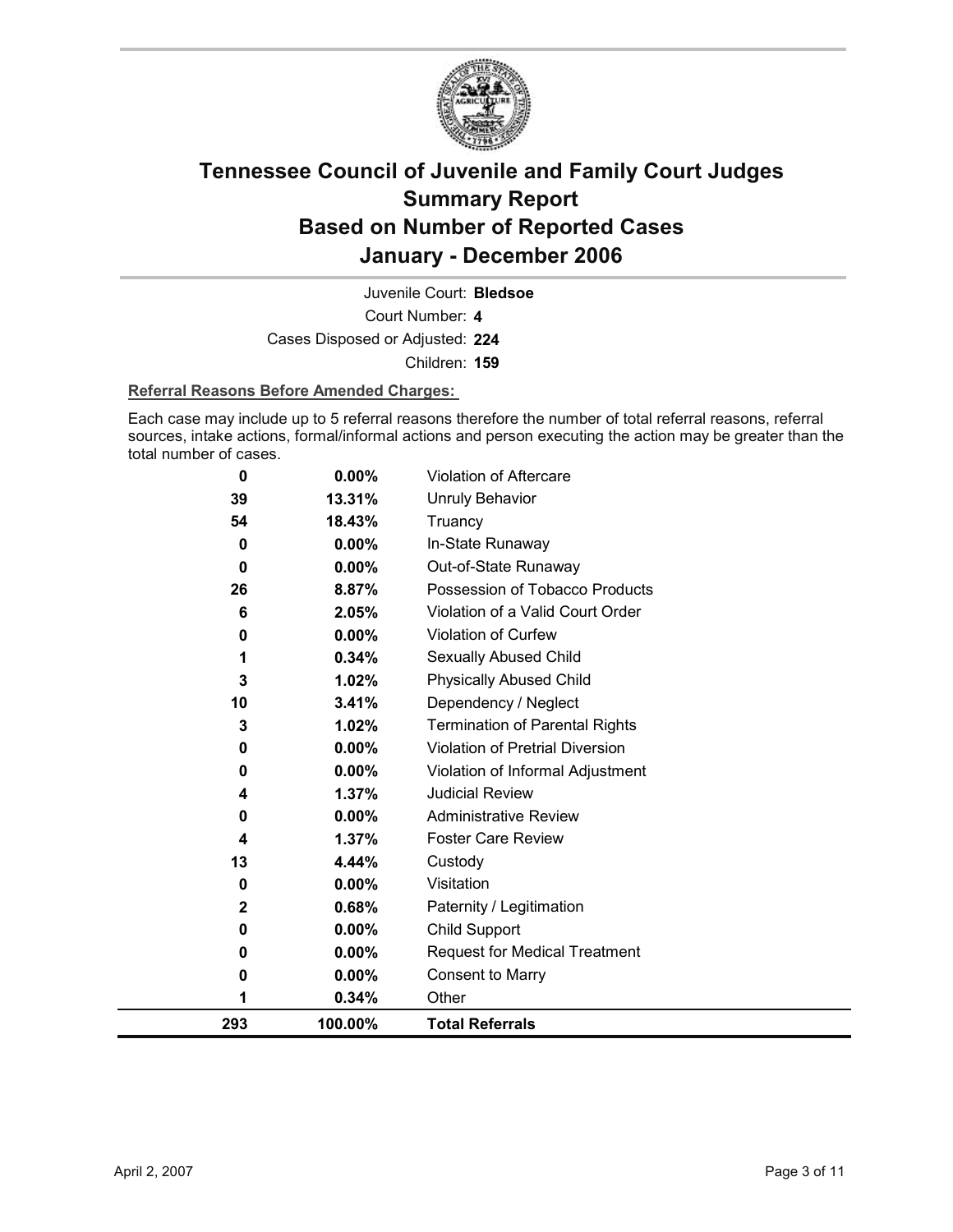

|                 |                                 | Juvenile Court: Bledsoe           |  |  |
|-----------------|---------------------------------|-----------------------------------|--|--|
| Court Number: 4 |                                 |                                   |  |  |
|                 | Cases Disposed or Adjusted: 224 |                                   |  |  |
|                 |                                 | Children: 159                     |  |  |
|                 | Referral Sources: 1             |                                   |  |  |
| 112             | 38.23%                          | Law Enforcement                   |  |  |
| 24              | 8.19%                           | Parents                           |  |  |
| 6               | 2.05%                           | <b>Relatives</b>                  |  |  |
| 0               | $0.00\%$                        | Self                              |  |  |
| 84              | 28.67%                          | School                            |  |  |
| $\bf{0}$        | 0.00%                           | <b>CSA</b>                        |  |  |
| 19              | 6.48%                           | <b>DCS</b>                        |  |  |
| 5               | 1.71%                           | <b>Other State Department</b>     |  |  |
| $\bf{0}$        | 0.00%                           | <b>District Attorney's Office</b> |  |  |
| 19              | 6.48%                           | <b>Court Staff</b>                |  |  |
| 0               | 0.00%                           | Social Agency                     |  |  |
| $\mathbf 2$     | 0.68%                           | <b>Other Court</b>                |  |  |
| 18              | 6.14%                           | Victim                            |  |  |
| 3               | 1.02%                           | Child & Parent                    |  |  |
| 1               | 0.34%                           | Hospital                          |  |  |
| 0               | 0.00%                           | Unknown                           |  |  |
| 0               | 0.00%                           | Other                             |  |  |
| 293             | 100.00%                         | <b>Total Referral Sources</b>     |  |  |

### **Age of Child at Referral: 2**

| 159 | 100.00%       | <b>Total Child Count</b> |
|-----|---------------|--------------------------|
|     | $0.00\%$<br>0 | Unknown / Not Reported   |
|     | 1<br>0.63%    | Ages 19 and Over         |
| 36  | 22.64%        | Ages 17 through 18       |
| 57  | 35.85%        | Ages 15 through 16       |
| 36  | 22.64%        | Ages 13 through 14       |
|     | 5.03%<br>8    | Ages 11 through 12       |
| 21  | 13.21%        | Ages 10 and Under        |
|     |               |                          |

<sup>1</sup> If different than number of Referral Reasons (293), verify accuracy of your court's data.

<sup>2</sup> One child could be counted in multiple categories, verify accuracy of your court's data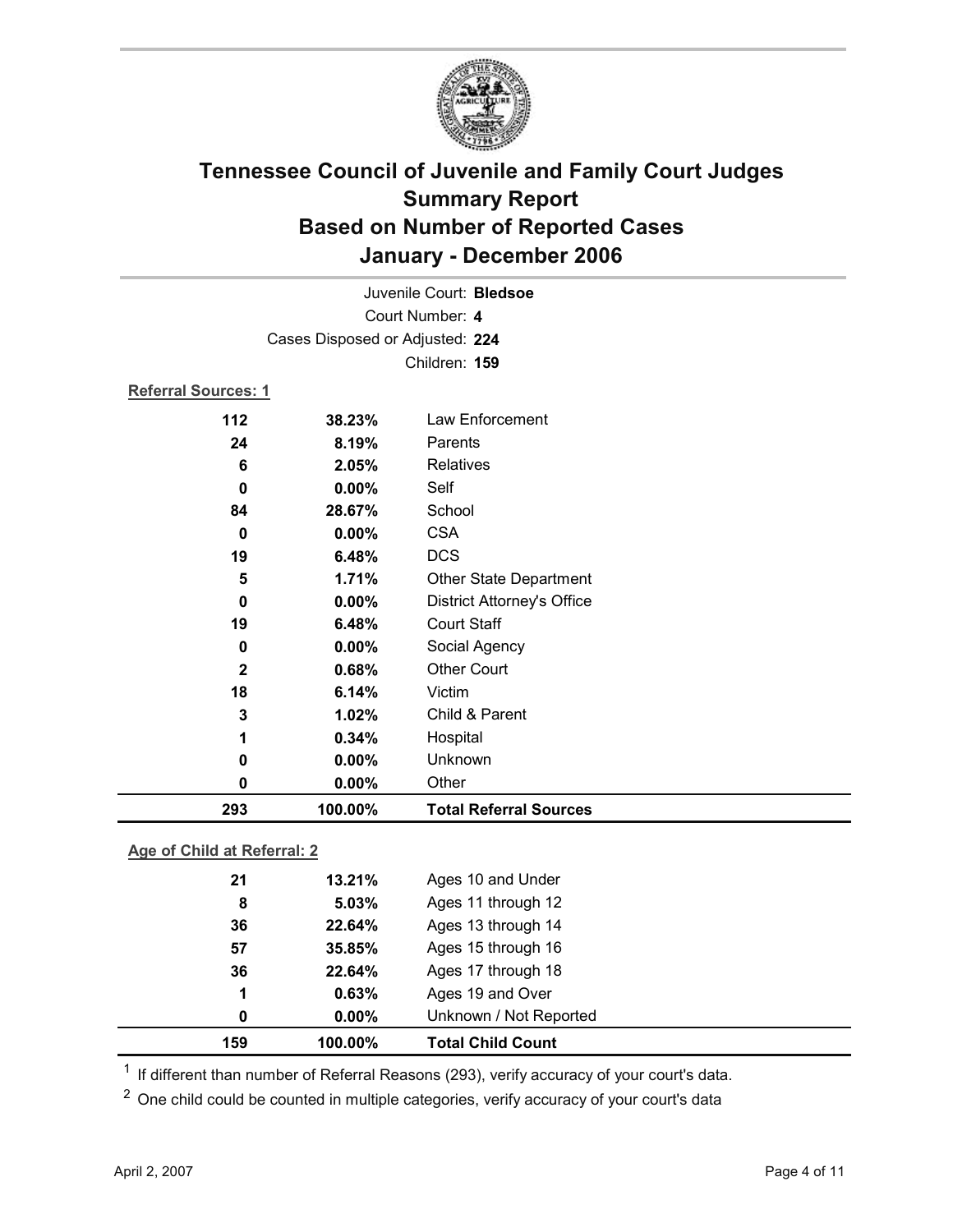

| Juvenile Court: Bledsoe                 |                                 |                          |  |  |
|-----------------------------------------|---------------------------------|--------------------------|--|--|
| Court Number: 4                         |                                 |                          |  |  |
|                                         | Cases Disposed or Adjusted: 224 |                          |  |  |
|                                         |                                 | Children: 159            |  |  |
| Sex of Child: 1                         |                                 |                          |  |  |
| 95                                      | 59.75%                          | Male                     |  |  |
| 64                                      | 40.25%                          | Female                   |  |  |
| 0                                       | 0.00%                           | Unknown                  |  |  |
| 159                                     | 100.00%                         | <b>Total Child Count</b> |  |  |
| Race of Child: 1                        |                                 |                          |  |  |
| 142                                     | 89.31%                          | White                    |  |  |
| 10                                      | 6.29%                           | African American         |  |  |
| 0                                       | 0.00%                           | <b>Native American</b>   |  |  |
| $\mathbf 0$                             | 0.00%                           | Asian                    |  |  |
| $\overline{7}$                          | 4.40%                           | Mixed                    |  |  |
| $\mathbf 0$                             | 0.00%                           | Unknown                  |  |  |
| 159                                     | 100.00%                         | <b>Total Child Count</b> |  |  |
| <b>Hispanic Origin: 1</b>               |                                 |                          |  |  |
| $\overline{7}$                          | 4.40%                           | Yes                      |  |  |
| 152                                     | 95.60%                          | No                       |  |  |
| $\mathbf 0$                             | 0.00%                           | Unknown                  |  |  |
| 159                                     | 100.00%                         | <b>Total Child Count</b> |  |  |
| <b>School Enrollment of Children: 1</b> |                                 |                          |  |  |
| 133                                     | 83.65%                          | Yes                      |  |  |
| 22                                      | 13.84%                          | No                       |  |  |
| $\overline{\mathbf{4}}$                 | 2.52%                           | Unknown                  |  |  |
| 159                                     | 100.00%                         | <b>Total Child Count</b> |  |  |

 $1$  One child could be counted in multiple categories, verify accuracy of your court's data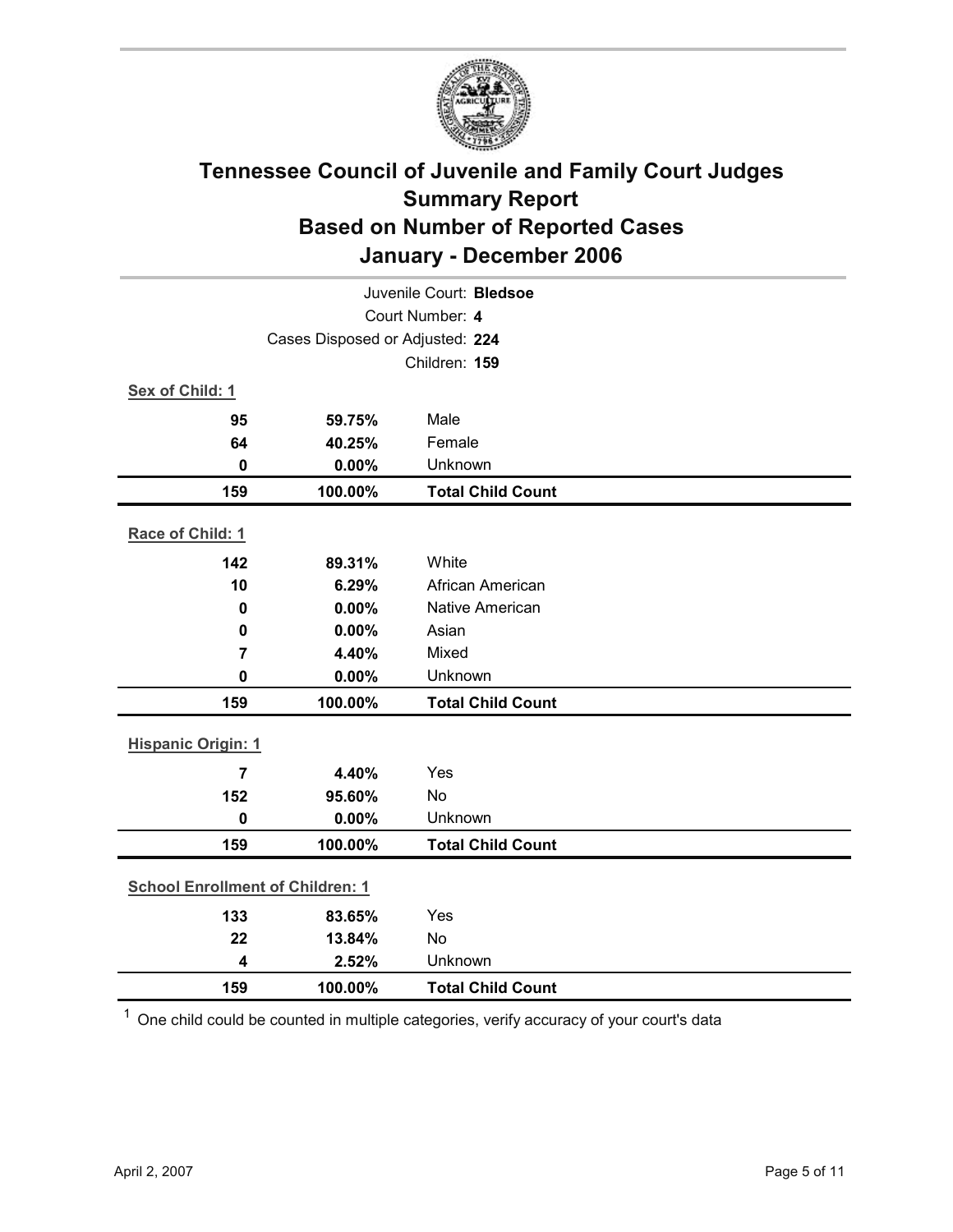

Court Number: **4** Juvenile Court: **Bledsoe** Cases Disposed or Adjusted: **224** Children: **159**

**Living Arrangement of Child at Time of Referral: 1**

| 159 | 100.00%   | <b>Total Child Count</b>     |
|-----|-----------|------------------------------|
| 0   | $0.00\%$  | Other                        |
| 1   | 0.63%     | Unknown                      |
| 0   | $0.00\%$  | Independent                  |
| 5   | 3.14%     | In an Institution            |
| 0   | $0.00\%$  | In a Residential Center      |
| 0   | $0.00\%$  | In a Group Home              |
| 5   | 3.14%     | With Foster Family           |
| 4   | 2.52%     | With Adoptive Parents        |
| 18  | $11.32\%$ | <b>With Relatives</b>        |
| 11  | 6.92%     | <b>With Father</b>           |
| 50  | 31.45%    | With Mother                  |
| 16  | 10.06%    | With Mother and Stepfather   |
| 12  | 7.55%     | With Father and Stepmother   |
| 37  | 23.27%    | With Both Biological Parents |
|     |           |                              |

### **Type of Detention: 2**

| 224 | 100.00%  | <b>Total Detention Count</b> |
|-----|----------|------------------------------|
| 0   | $0.00\%$ | Other                        |
| 177 | 79.02%   | Does Not Apply               |
| 0   | $0.00\%$ | <b>Unknown</b>               |
| 1   | 0.45%    | <b>Psychiatric Hospital</b>  |
| 0   | $0.00\%$ | Jail - No Separation         |
| 0   | $0.00\%$ | Jail - Partial Separation    |
| 1   | 0.45%    | Jail - Complete Separation   |
| 25  | 11.16%   | Juvenile Detention Facility  |
| 20  | 8.93%    | Non-Secure Placement         |
|     |          |                              |

 $<sup>1</sup>$  One child could be counted in multiple categories, verify accuracy of your court's data</sup>

 $2$  If different than number of Cases (224) verify accuracy of your court's data.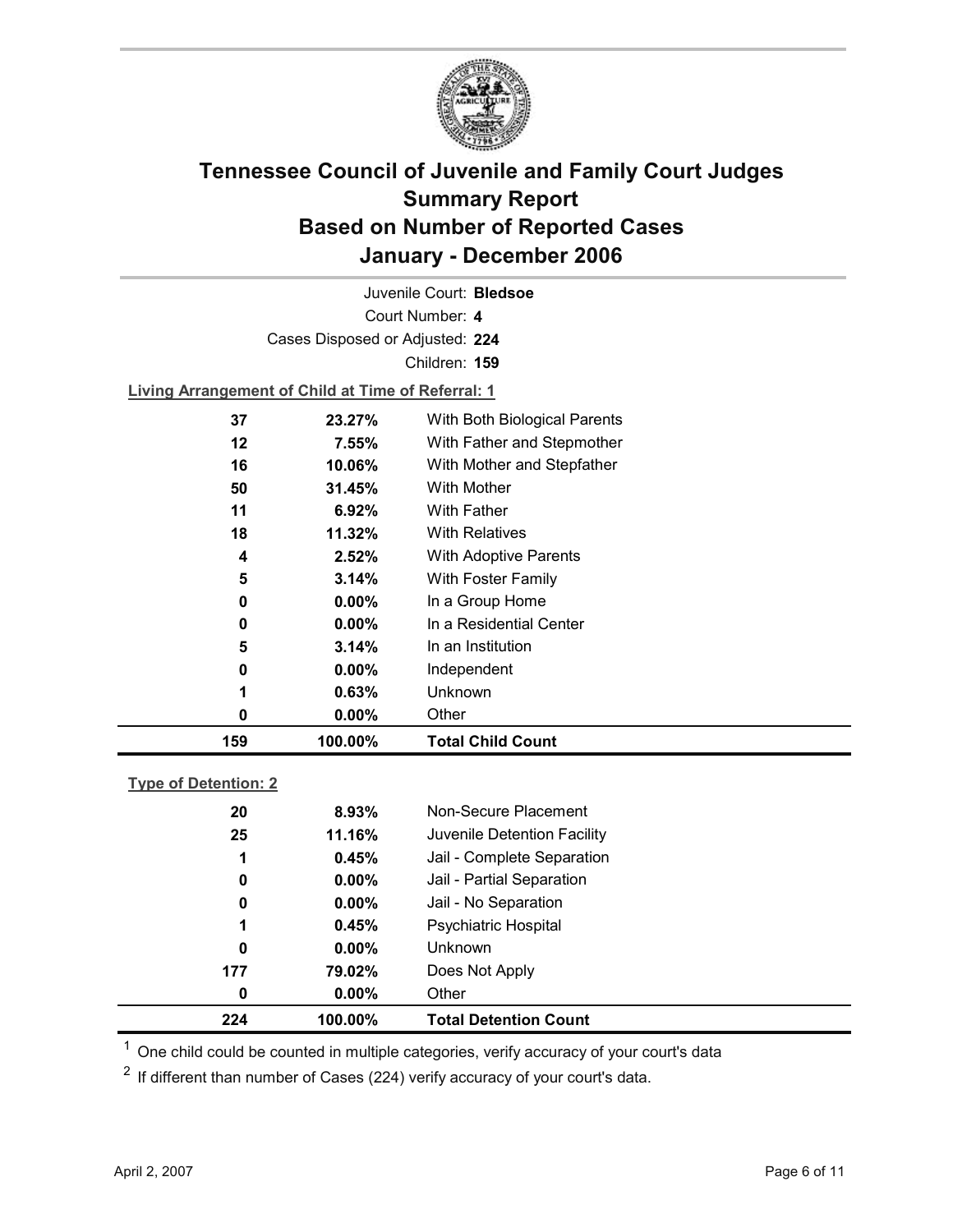

| Juvenile Court: Bledsoe  |                                                    |                                                    |  |  |
|--------------------------|----------------------------------------------------|----------------------------------------------------|--|--|
| Court Number: 4          |                                                    |                                                    |  |  |
|                          | Cases Disposed or Adjusted: 224                    |                                                    |  |  |
|                          |                                                    | Children: 159                                      |  |  |
|                          | <b>Placement After Secure Detention Hearing: 1</b> |                                                    |  |  |
| 36                       | 16.07%                                             | Returned to Prior Living Arrangement               |  |  |
| 8                        | 3.57%                                              | Juvenile Detention Facility                        |  |  |
| 0                        | $0.00\%$                                           | Jail                                               |  |  |
| 3                        | 1.34%                                              | Shelter / Group Home                               |  |  |
| 0                        | $0.00\%$                                           | <b>Foster Family Home</b>                          |  |  |
| 0                        | 0.00%                                              | Psychiatric Hospital                               |  |  |
| 0                        | 0.00%                                              | Unknown / Not Reported                             |  |  |
| 177                      | 79.02%                                             | Does Not Apply                                     |  |  |
| 0                        | 0.00%                                              | Other                                              |  |  |
|                          |                                                    |                                                    |  |  |
| 224                      | 100.00%                                            | <b>Total Placement Count</b>                       |  |  |
|                          |                                                    |                                                    |  |  |
| <b>Intake Actions: 2</b> |                                                    |                                                    |  |  |
| 252                      | 86.01%                                             | <b>Petition Filed</b>                              |  |  |
| 7                        | 2.39%                                              | <b>Motion Filed</b>                                |  |  |
| 23                       | 7.85%                                              | <b>Citation Processed</b>                          |  |  |
| 0                        | $0.00\%$                                           | Notification of Paternity Processed                |  |  |
| 7                        | 2.39%                                              | Scheduling of Judicial Review                      |  |  |
| 2                        | 0.68%                                              | Scheduling of Administrative Review                |  |  |
| $\mathbf{2}$             | 0.68%                                              | Scheduling of Foster Care Review<br><b>Unknown</b> |  |  |
| 0                        | 0.00%                                              |                                                    |  |  |
| 0<br>0                   | $0.00\%$<br>0.00%                                  | Does Not Apply<br>Other                            |  |  |

 $1$  If different than number of Cases (224) verify accuracy of your court's data.

 $2$  If different than number of Referral Reasons (293), verify accuracy of your court's data.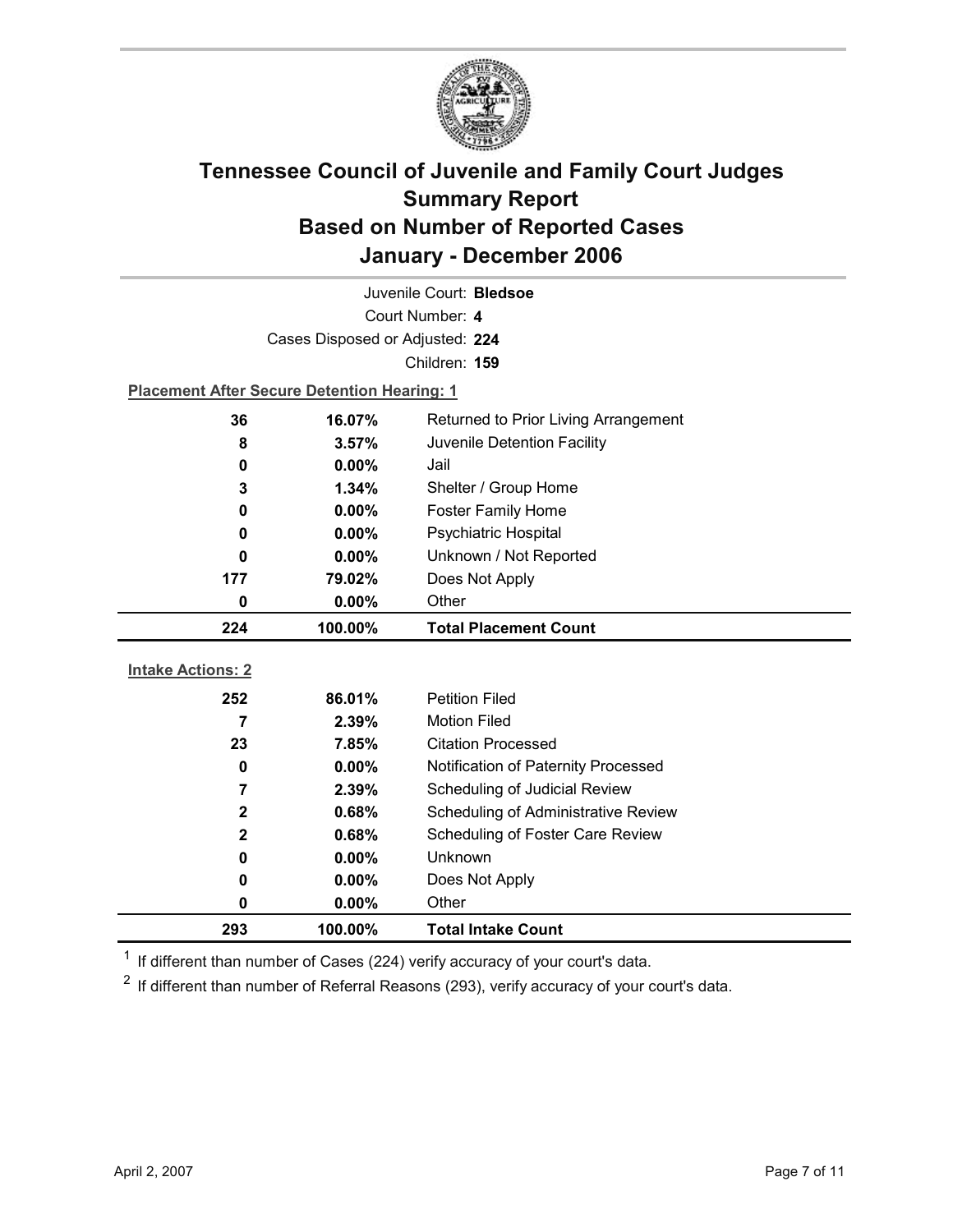

Court Number: **4** Juvenile Court: **Bledsoe** Cases Disposed or Adjusted: **224** Children: **159**

### **Last Grade Completed by Child: 1**

| 124                                     | 77.99%  | No                           |
|-----------------------------------------|---------|------------------------------|
| 26                                      | 16.35%  | Yes                          |
| <b>Enrolled in Special Education: 1</b> |         |                              |
| 159                                     | 100.00% | <b>Total Child Count</b>     |
| 0                                       | 0.00%   | Other                        |
| 8                                       | 5.03%   | Unknown                      |
| 1                                       | 0.63%   | <b>Never Attended School</b> |
| 0                                       | 0.00%   | Graduated                    |
| 16                                      | 10.06%  | <b>GED</b>                   |
| $\mathbf 2$                             | 1.26%   | Non-Graded Special Ed        |
| $\mathbf 0$                             | 0.00%   | 12th Grade                   |
| 16                                      | 10.06%  | 11th Grade                   |
| 21                                      | 13.21%  | 10th Grade                   |
| 22                                      | 13.84%  | 9th Grade                    |
| 19                                      | 11.95%  | 8th Grade                    |
| 15                                      | 9.43%   | 7th Grade                    |
| 19                                      | 11.95%  | 6th Grade                    |
| 0                                       | 0.00%   | 5th Grade                    |
| 4                                       | 2.52%   | 4th Grade                    |
| 1                                       | 0.63%   | 3rd Grade                    |
| 1                                       | 0.63%   | 2nd Grade                    |
| $\mathbf 0$                             | 0.00%   | 1st Grade                    |
| $\mathbf 2$                             | 1.26%   | Kindergarten                 |
| 0                                       | 0.00%   | Preschool                    |
| 12                                      | 7.55%   | Too Young for School         |

 $1$  One child could be counted in multiple categories, verify accuracy of your court's data

**9 5.66%** Unknown

**159 100.00% Total Child Count**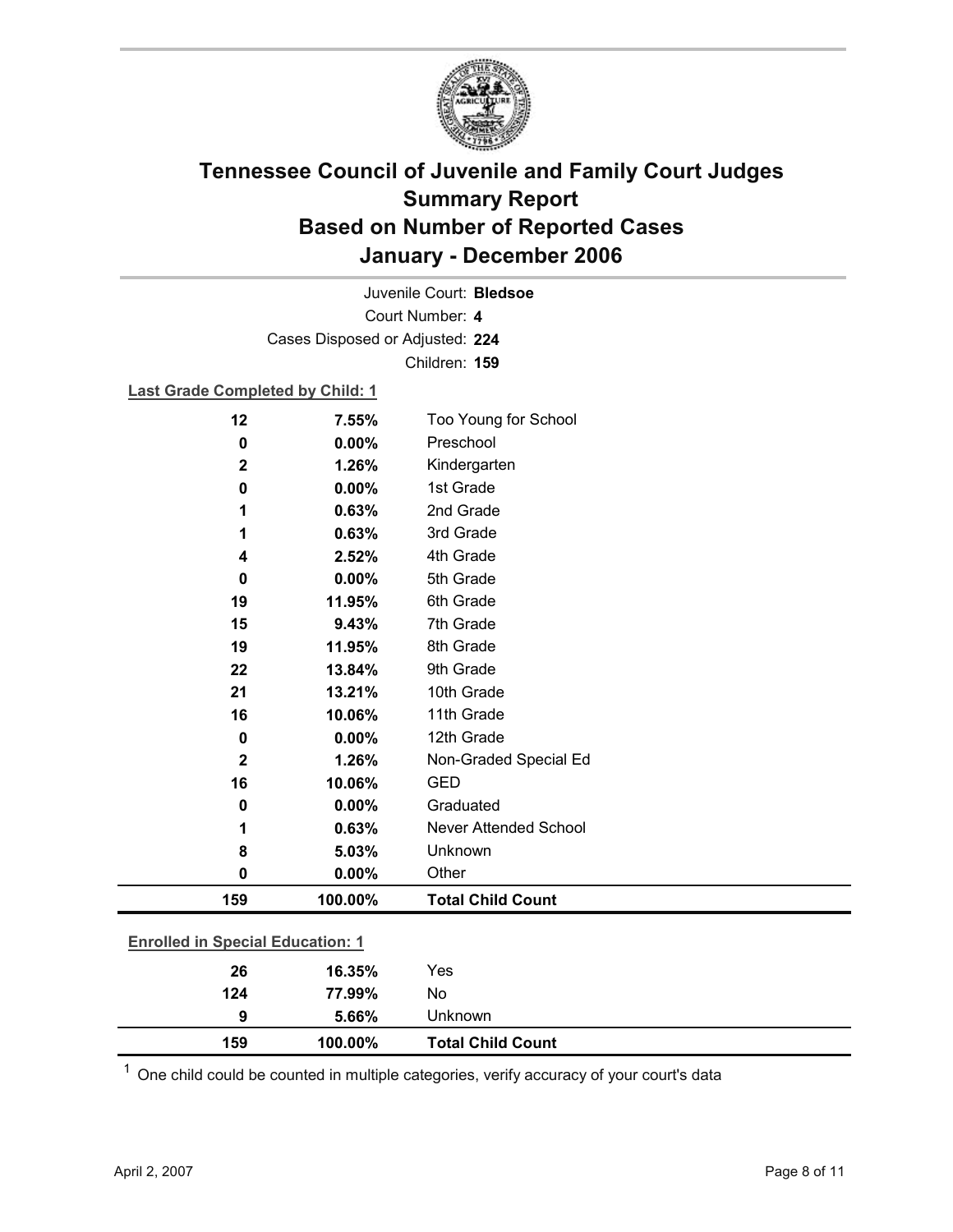

| Juvenile Court: Bledsoe |                                 |                           |  |  |
|-------------------------|---------------------------------|---------------------------|--|--|
|                         | Court Number: 4                 |                           |  |  |
|                         | Cases Disposed or Adjusted: 224 |                           |  |  |
|                         | Children: 159                   |                           |  |  |
|                         | <b>Action Executed By: 1</b>    |                           |  |  |
| 292                     | 99.66%                          | Judge                     |  |  |
| 1                       | 0.34%                           | Referee                   |  |  |
| 0                       | $0.00\%$                        | <b>YSO</b>                |  |  |
| 0                       | $0.00\%$                        | Other                     |  |  |
| 0                       | $0.00\%$                        | Unknown / Not Reported    |  |  |
| 293                     | 100.00%                         | <b>Total Action Count</b> |  |  |

### **Formal / Informal Actions: 1**

| 293          | 100.00%  | <b>Total Action Count</b>                      |
|--------------|----------|------------------------------------------------|
| 0            | $0.00\%$ | Unknown / Not Reported                         |
| 0            | $0.00\%$ | Other                                          |
| 48           | 16.38%   | Case Held Open                                 |
| 11           | 3.75%    | <b>Review Concluded</b>                        |
| 19           | 6.48%    | <b>Special Proceeding</b>                      |
| 0            | $0.00\%$ | Charges Cleared by Transfer to Adult Court     |
| 1            | 0.34%    | <b>Transfer to Adult Court Hearing</b>         |
| 11           | 3.75%    | <b>Pretrial Diversion</b>                      |
| 0            | $0.00\%$ | Informal Adjustment                            |
| 0            | $0.00\%$ | <b>Complaint Substantiated Mentally III</b>    |
| $\mathbf{2}$ | 0.68%    | <b>Complaint Substantiated Abused</b>          |
| 5            | 1.71%    | Complaint Substantiated Dependent / Neglected  |
| 57           | 19.45%   | <b>Complaint Substantiated Status Offender</b> |
| 67           | 22.87%   | <b>Complaint Substantiated Delinquent</b>      |
| 6            | 2.05%    | Retired / Nolle Prosequi                       |
| 66           | 22.53%   | Dismissed                                      |

 $1$  If different than number of Referral Reasons (293), verify accuracy of your court's data.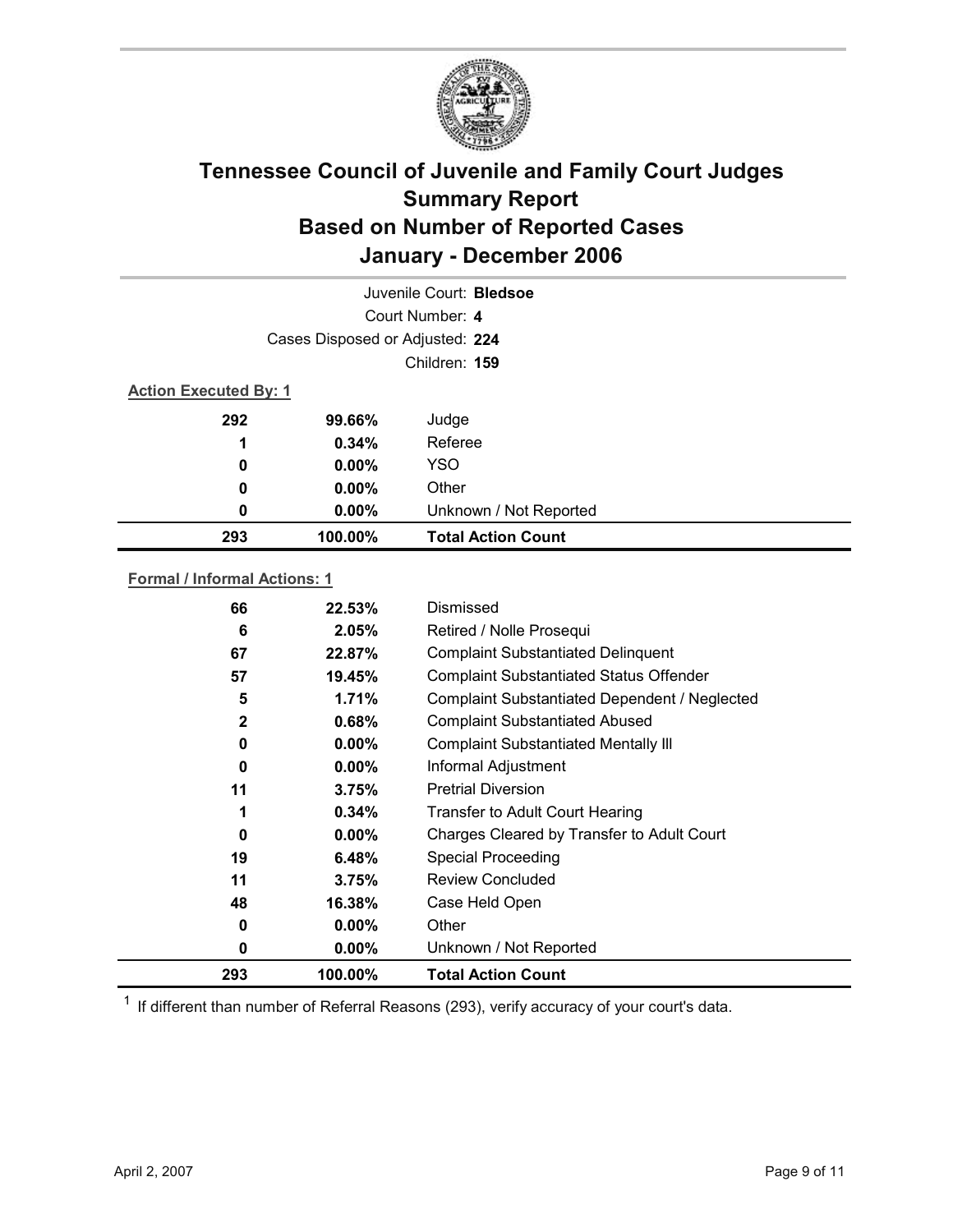

|                                 |                                                       | Juvenile Court: Bledsoe                              |
|---------------------------------|-------------------------------------------------------|------------------------------------------------------|
|                                 |                                                       | Court Number: 4                                      |
| Cases Disposed or Adjusted: 224 |                                                       |                                                      |
|                                 |                                                       | Children: 159                                        |
| <b>Case Outcomes:</b>           | There can be multiple outcomes for one child or case. |                                                      |
| 47                              | 7.83%                                                 | Case Dismissed                                       |
| $\mathbf{2}$                    | 0.33%                                                 | Case Retired or Nolle Prosequi                       |
| 4                               | 0.67%                                                 | Warned / Counseled                                   |
| 31                              | 5.17%                                                 | Held Open For Review                                 |
| 1                               | 0.17%                                                 | Supervision / Probation to Juvenile Court            |
| 0                               | 0.00%                                                 | <b>Probation to Parents</b>                          |
| 0                               | $0.00\%$                                              | Referral to Another Entity for Supervision / Service |
| 15                              | 2.50%                                                 | Referred for Mental Health Counseling                |
| 24                              | 4.00%                                                 | Referred for Alcohol and Drug Counseling             |
| 1                               | 0.17%                                                 | Referred to Alternative School                       |
| 1                               | 0.17%                                                 | Referred to Private Child Agency                     |
| 9                               | 1.50%                                                 | Referred to Defensive Driving School                 |
| 0                               | 0.00%                                                 | Referred to Alcohol Safety School                    |
| 44                              | 7.33%                                                 | Referred to Juvenile Court Education-Based Program   |
| 0                               | $0.00\%$                                              | Driver's License Held Informally                     |
| 0                               | $0.00\%$                                              | <b>Voluntary Placement with DMHMR</b>                |
| 2                               | 0.33%                                                 | Private Mental Health Placement                      |
| 0                               | $0.00\%$                                              | <b>Private MR Placement</b>                          |
| 0                               | $0.00\%$                                              | Placement with City/County Agency/Facility           |
| $\mathbf{2}$                    | 0.33%                                                 | Placement with Relative / Other Individual           |
| 14                              | 2.33%                                                 | Fine                                                 |
| 83                              | 13.83%                                                | <b>Public Service</b>                                |
| 15                              | 2.50%                                                 | Restitution                                          |
| 1                               | 0.17%                                                 | <b>Runaway Returned</b>                              |
| 16                              | 2.67%                                                 | No Contact Order                                     |
| 0                               | $0.00\%$                                              | Injunction Other than No Contact Order               |
| 3                               | 0.50%                                                 | <b>House Arrest</b>                                  |
| 53                              | 8.83%                                                 | <b>Court Defined Curfew</b>                          |
| 0                               | 0.00%                                                 | Dismissed from Informal Adjustment                   |
| 0                               | 0.00%                                                 | <b>Dismissed from Pretrial Diversion</b>             |
| 4                               | 0.67%                                                 | Released from Probation                              |
| 0                               | $0.00\%$                                              | <b>Transferred to Adult Court</b>                    |
| $\mathbf{2}$                    | 0.33%                                                 | <b>DMHMR Involuntary Commitment</b>                  |